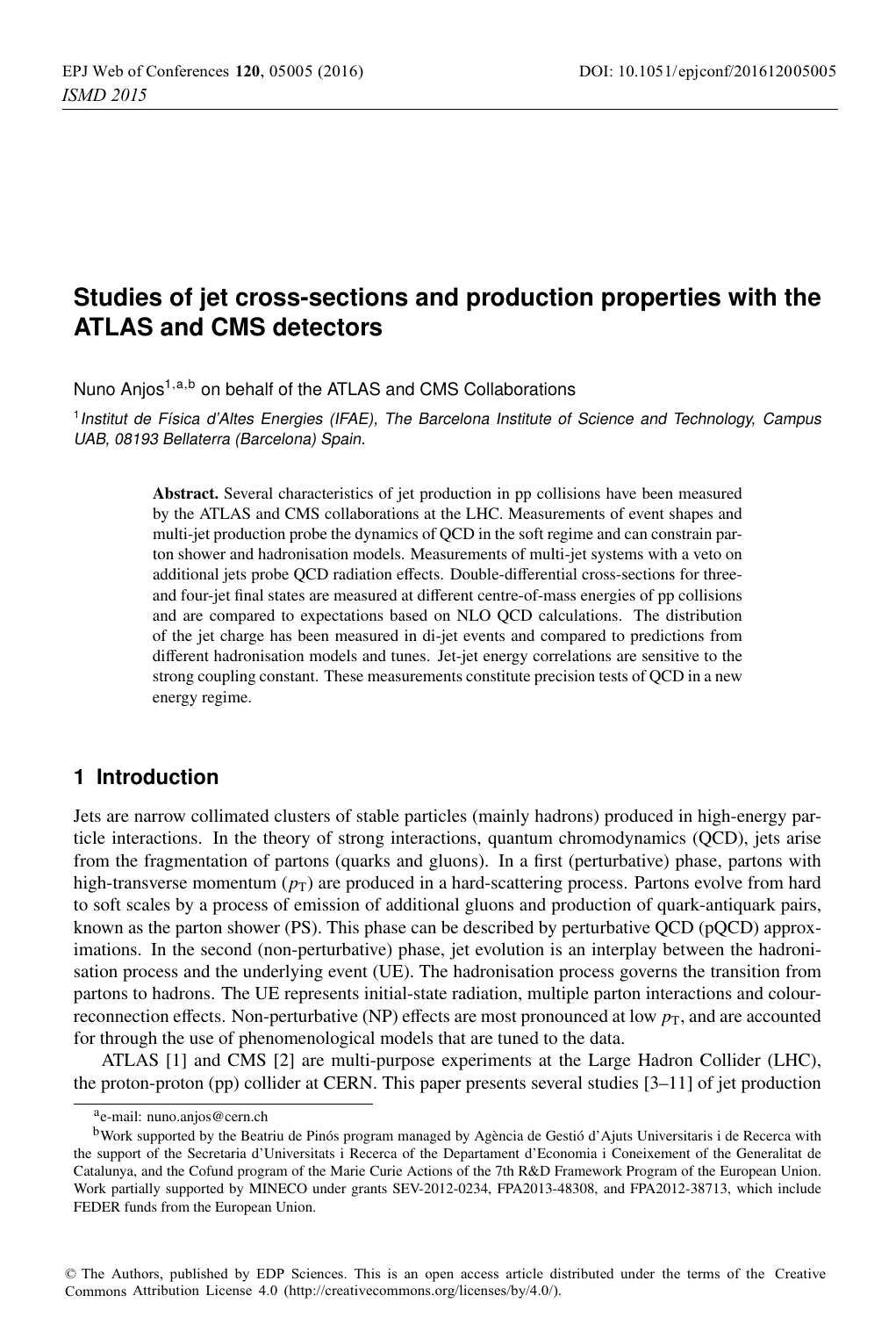performed by ATLAS and CMS with data taken at centre-of-mass energies ( $\sqrt{s}$ ) of 7 and 8 TeV during Run 1 of the LHC, from 2010 until 2012. The ATLAS and CMS detectors cover a solid angle of almost 4π. Closest to the interaction point are precise tracking devices, surrounded by noncompensating calorimeters and muon chambers. All analyses presented here use single jet calorimeter based triggers to select events online. The ATLAS analysis in Sec. 3 also uses minimum bias triggers. As inputs to offline jet reconstruction, ATLAS uses topoclusters [12] while CMS uses Particle Flow (PF) objects [13]. The topoclustering algorithm groups cells from the finely segmented calorimeters in three-dimensional topological clusters according to an iterative procedure designed to suppress noise. The PF algorithm utilizes the best energy measurements of each particle candidate from the most suitable combination of detector components. Both experiments use the anti- $k_T$  [14] algorithm as implemented in the FastJET [15] package to reconstruct jets. The values of the jet distance parameter *R* used by ATLAS are 0.4 and 0.6, while CMS uses 0.5 and 0.7. Both experiments apply a factorized jet calibration procedure with corrections for pile-up and jet energy scale.

Both experiments apply unfolding procedures to correct data for detector effects and allow comparisons with theory. Theoretical predictions are obtained from Monte Carlo (MC) event generators. The Pythia 6 [16], Pythia 8 [17], Herwig 6 [18] and Herwig++ [19] MCs complement leadingorder (LO)  $2 \rightarrow 2$  matrix elements (ME) with parton showers to simulate higher-order processes. MADGRAPH [20] supplies an improved LO ME calculation with  $2 \rightarrow 4$  outgoing partons that can be matched to one of the above PS MCs. Alpgen provides LO MEs for  $2 \rightarrow n$  multi-parton final states, with  $n \leq 6$ , interfaced with HERWIG 6 for the PS. The Powheg framework [21–23] provides a full next-to-leading-order (NLO) di-jet calculation accounting for the emission of an additional third hard parton, and can also be matched to a PS MC.

## **2 Hadronic Event Shapes**

Event shapes (ES) are observables that measure the energy flow in an event. They are combinations of the momenta of final state particles in a number related to the event geometry. In terms of hadronic jet production, ES are an indirect probe of multi-jet topologies. They are theoretically defined in an infrared- and collinear-safe manner and can be computed in pQCD. A large set of ES sensitive to QCD dynamics from soft (hadronisation) to hard (multi-jet radiation) scales has been proposed [24, 25] for studies in pp collisions. CMS has studied ES [3] using a dataset with an integrated luminosity of 5 fb−<sup>1</sup> recorded at <sup>√</sup>*<sup>s</sup>* <sup>=</sup> 7 TeV during 2011. The ES studied by CMS are the transverse thrust  $(\tau_{\perp})$ , jet broadening ( $B_{\text{tot}}$ ), jet mass (both total,  $\rho_{\text{tot}}$ , and in the transverse plane,  $\rho_{\text{tot}}^T$ ) and the third-jet resolution parameter ( $T_{23}$ ). Events are selected with at least one  $R = 0.5$  jet with transverse momentum  $p_T > 110$  GeV and absolute pseudorapidity  $|\eta| < 2.4$ . The ES distributions are studied in five leading jet  $p<sub>T</sub>$  ranges and compared to predictions from standard and improved LO MCs, combined with several PS and UE tunes: D6T [26], Perugia-P0 [27], Z2 [28] and tune4C [29]. Fig. 1 (left) shows the  $\tau_{\perp}$  distribution for one range of leading jet  $p_T$ . The MCs agrees with data to within 20%. ES more sensitive to the longitudinal energy flow or hard parton emission, such as  $\rho_{\text{tot}}$  in Fig. 1 (right), exhibit larger disagreement between data and MC. MadGraph consistently reproduces all distributions within uncertainties.

# **3 Di-jet Azimuthal Decorrelation**

At leading order (LO) in pQCD, two final-state partons balanced in  $p<sub>T</sub>$  are produced in a back-to-back topology. The azimuthal angular separation between the two  $p_T$  leading jets,  $\Delta \phi = |\phi_1 - \phi_2|$ , equals  $\pi$ . The production of a third high- $p<sub>T</sub>$  jet, however, leads to a decorrelation in azimuthal angle. The smallest achievable value of  $\Delta \phi = 2\pi/3$  is reached with a symmetric star-shaped three-jet configuration.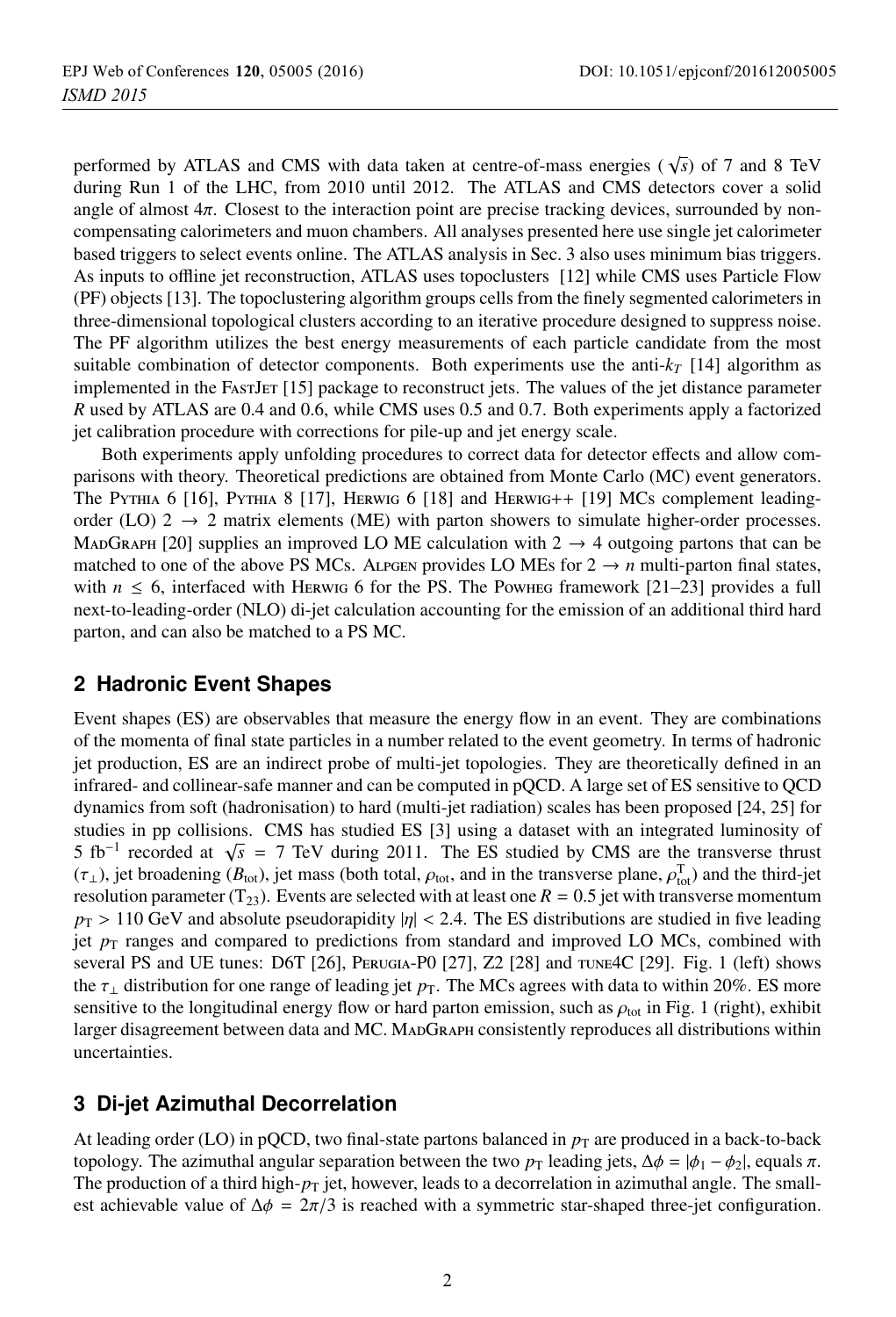

Figure 1. The transverse thrust (left) and jet mass (right) distributions in the 250 to 320 GeV leading jet  $p_T$  range from 5 fb−<sup>1</sup> of CMS data recorded at <sup>√</sup>*<sup>s</sup>* <sup>=</sup> 7 TeV, compared to MadGraph predictions. The prediction/data ratios for the MC models listed in the caption are also shown [3].

If more than three jets are found,  $Δφ$  decreases and approaches the limit of the jet size. Therefore, the measurement of the di-jet azimuthal decorrelation is a way to study multi-jet production and test NLO predictions without actually measuring jets beyond the leading two. CMS measured the di-jet azimuthal decorrelation [4] using 19.7 fb<sup>-1</sup> of data recorded at  $\sqrt{s}$  = 8 TeV in 2012. Events with at least two  $R = 0.7$  jets with rapidity  $|y| < 2.5$  and (sub)leading jet  $p<sub>T</sub> > (100)$  200 GeV are selected. To reduce the background from  $t\bar{t}$  and heavy vector boson production to hard-QCD jet events, events for which the ratio of missing transverse momentum  $E_T^{\text{miss}}$  to total transverse energy  $\sum E_T$  is larger than 0.1 are rejected. The di-jet cross-section is measured as a function of  $\Delta\phi$  and normalized to the total di-jet cross-section, reducing many experimental and theoretical uncertainties. The measured differential cross-section is shown in Fig. 2 (left) in slices of the leading jet  $p<sub>T</sub>$  up to 2.2 TeV. It is compared with LO and NLO MC predictions. MADGRAPH agrees with data throughout the entire  $\Delta\phi$ range, Pythia 8 also provides a reasonable description of the data, while the other MCs overestimate the data in specific regions.

Although fixed order computations provide a good description of jet production, for certain observables and in some regions of the phase space higher-order contributions are important and must be resummed to all orders. This is the case for di-jet events with large rapidity separation between the two jets,  $\Delta y$ , and/or when a veto is applied on additional jets with  $p_T > Q_0$  produced in the rapidity interval between them;  $Q_0$  is called a veto scale. There are two available resummation approaches, BFKL and DGLAP. BFKL resums the higher orders in terms of  $\ln(1/x)$  while DGLAP does it in terms of  $ln(Q^2)$ . The DGLAP inspired procedure is implemented in Powheg interfaced with Herwig 6 or Pythia 8. The predictions based on BFKL are generated with HEJ [30, 31], alone or interfaced with ARIADNE [32]. Hej resums leading-logarithms relevant in the Mueller-Navelet limit. ARIADNE provides parton showers based on the colour-dipole cascade model. ATLAS has studied jet production in events with large-y separated di-jets and a veto on a third in-between jet [5], using 36.1 pb<sup>-1</sup> and 4.5 fb<sup>-1</sup> of data collected at  $\sqrt{s}$  = 7 TeV during 2010 and 2011 respectively. Events with at least two *R* = 0.6 jets, with (sub)leading jet  $p_T > (50)$  60 GeV are selected. For 2010 data, the full rapidity range of  $|y| < 4.9$  was used. For 2011 data,  $|\Delta y| \le 1$  and  $|y| < 2.4$  are required on the two leading jets. Events are classified into two categories: the inclusive and gap di-jet events. An event contributes to the gap sample if there is no jet with  $p_T > Q_0$  in the rapidity interval between the two leading jets. The veto scale  $Q_0$  was set to  $p_T > 20$  (30) GeV for data collected in 2010 (2011). The gap fraction, the ratio of the di-jet cross-sections measured using the gap and the inclusive samples, and the mean multiplicity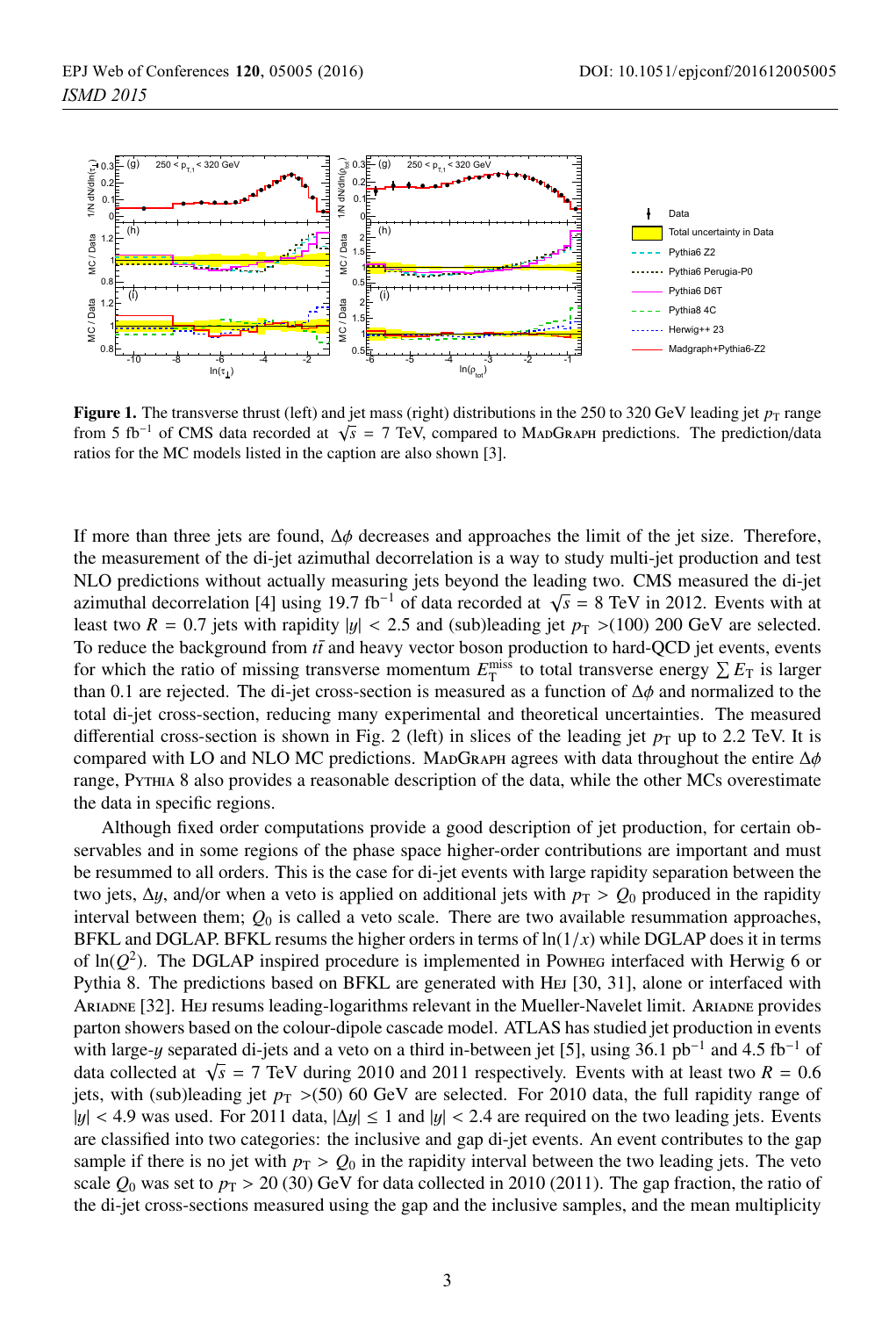

Figure 2. Normalised CMS di-jet cross-section, differential in Δφ for seven leading  $p<sub>T</sub>$  regions, compared to MC predictions and scaled for presentation purposes (left) [4]. Ratio of the first two angular moments measured in the ATLAS di-jet gap sample, compared to MC predictions (right) [5].

of jets with  $p_T > Q_0$  in the gap are measured. Powheg+PyTHIA 8 and HEJ+ARIADNE provide the best agreement with data. The observable with best discrimination is the ratio of the first two angular moments,  $\langle \cos(2\Delta\phi) \rangle / \langle \cos(\pi - \Delta\phi) \rangle$ . It is shown in Fig. 2 (right) for the gap sample. The data is below the Hej+Ariadne prediction and slightly above the Powheg+Pythia 8 prediction.

#### **4 Multi-jet Topologies**

Multi-jet topologies test both higher order effects in pQCD and NP dynamics. Topological variables are sensitive to QCD colour factors, gluon spin structure and hadronisation.

Both ATLAS and CMS have measured the double differential tri-jet cross-section with data recorded at  $\sqrt{s}$  = 7 TeV in 2011. The cross-sections are presented as a function of the three-jet mass and in bins of an angular variable. The CMS measurement [6] uses a data set of 5  $fb^{-1}$ . Events where at least three  $R = 0.7$  jets are found with  $|y| \le 3$  and  $p<sub>T</sub> > 100$  GeV are selected. The angular variable is the maximum jet rapidity,  $|y|_{max} = \max(|y_1|, |y_2|, |y_3|)$ . Two bins of  $|y|_{max}$  are defined,  $|y|_{\text{max}} \le 1$  and  $1 < |y|_{\text{max}} \le 2$ , with events outside this range being discarded. The ATLAS measurement [7] uses a data set of 4.5 fb<sup>-1</sup>. Events where at least three jets are found with  $|y| \le 3$  and with  $p_T > 150$ , 100 and 50 GeV, respectively, are selected. The angular variable is the sum of the jet separations,  $|Y^*| = |\Delta y_{1,2}| + |\Delta y_{2,3}| + |\Delta y_{3,4}|$ , and five bins of  $|Y^*|$  were defined. Fig. 3 shows the measured tri-jet cross-section as a function of the three-jet mass in bins of the angular variable for CMS (left) and ATLAS (right). The ATLAS results on display use jets with  $R = 0.4$ , but results were also obtained for  $R = 0.6$ . Also shown is the comparison with the NLOJET++ [33] prediction with the CT10 [34] parton distribution function (PDF) set and corrected for NP effects. Good agreement between the data and the theoretical predictions was found by both experiments.

ATLAS measured four-jet differential cross-setions [8] using 20.3 fb−<sup>1</sup> of data recorded at <sup>√</sup>*<sup>s</sup>* <sup>=</sup> 8 TeV in 2012. Events with at least four  $R = 0.4$  jets within  $|y| < 2.8$ , leading jet  $p<sub>T</sub> > 100$  GeV, three subleading jets with  $p_T > 64$  GeV and minimal angular distance between any pair of four leading jets larger than 0.65 are selected. Cross-sections are measured as a function of several variables including the four-jet mass, as shown in Fig. 4 (left). Results are compared to predictions from several LO and NLO MCs.

CMS studied distributions of topological observables in inclusive three- and four-jet events [9] using 5.1 fb<sup>-1</sup> of data recorded at  $\sqrt{s}$  = 7 TeV in 2011. All *R* = 0.5 jets are required to have  $p_T > 50$  GeV and  $|y| < 2.5$ . The leading jet  $p_T$  must be in the 190–300 GeV range or above 500 GeV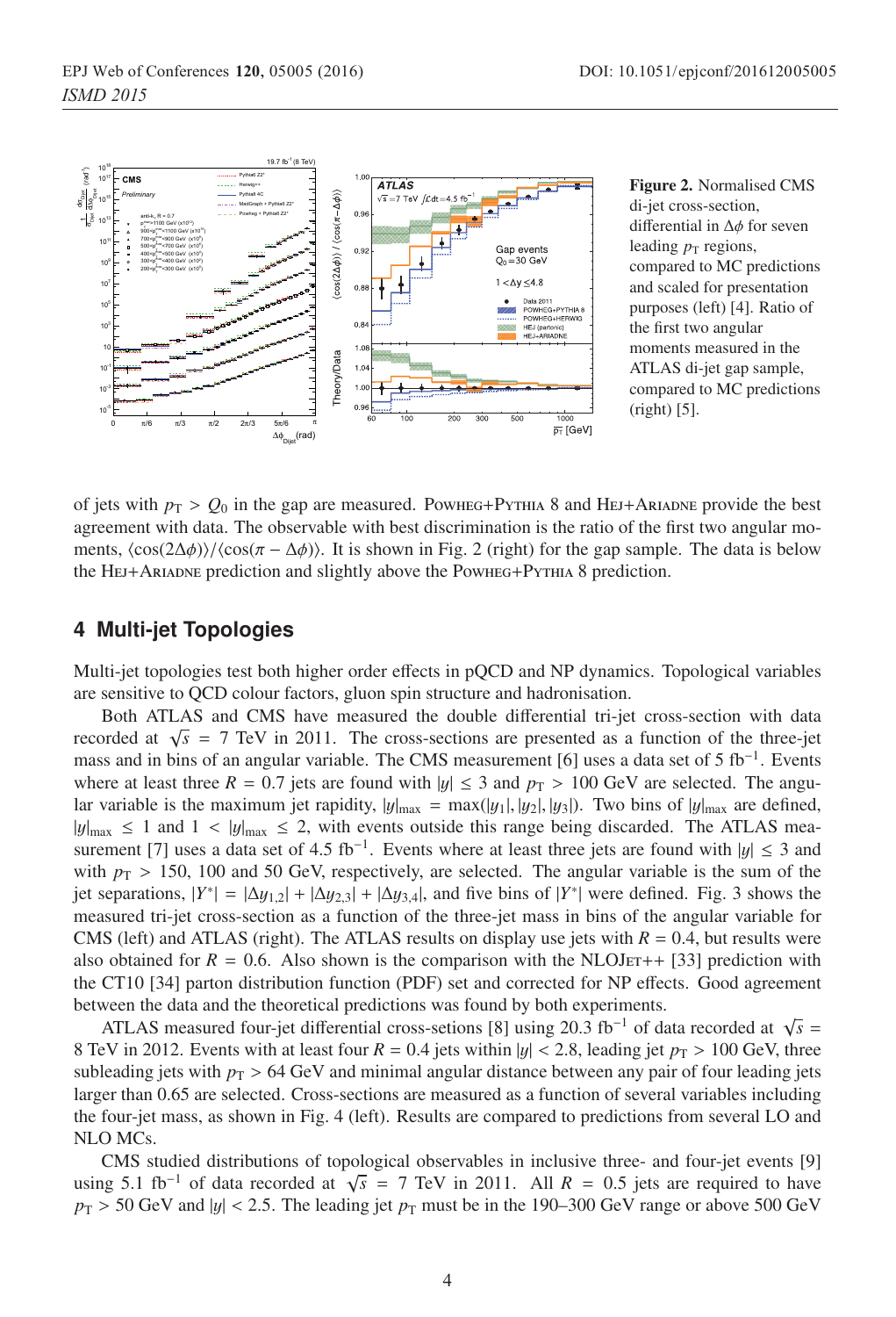

**Figure 4.** Four-jet differential cross-section a function of  $m_{4j} = \sqrt{p_1^2 + p_2^2 + p_3^2 + p_4^2}$  measured by ATLAS at  $\sqrt{p_1^2 + p_2^2 + p_3^2 + p_4^2}$  measured by ATLAS at  $\sqrt{s}$  = 8 TeV (left) [8]. Distribution of  $m_{4j}$  in events with leading jet in the 190–300 GeV range measured by CMS at  $\sqrt{s}$  = 7 TeV (right) [9]. Both are compared to different theoretical predictions.

to satisfy trigger criteria. Events with at least three (four) jets satisfying the selection are classified as three(four)-jet events. Distributions are obtained as a function of multiple variables, including dedicated angular variables and the three- and four-jet masses, the last one shown in Fig. 4 (right). Results are compared to predictions from several LO MCs.

Both ATLAS and CMS find good overall agreement between data and theory, with discrepancies in specific regions. The LO MCs can disagree with the data due to the missing higher multiplicities, while the NLO MCs can have large uncertainties, specially at low momenta.

## **5 Jet Charge**

Due the confining nature of the strong force, the electric charge of quarks is not directly observable. It is however possible to define a jet charge observable as the momentum-weighted sum of the charges of tracks associated to a jet. This observable is sensitive to the charge of the initiating quark or gluon and can provide constraints on models of jet formation. ATLAS measured the jet charge [10] using 20.3 fb−<sup>1</sup> of data recorded at <sup>√</sup>*<sup>s</sup>* <sup>=</sup> 8 TeV in 2012. Events are required to have at least two *<sup>R</sup>* <sup>=</sup> <sup>0</sup>.4 jets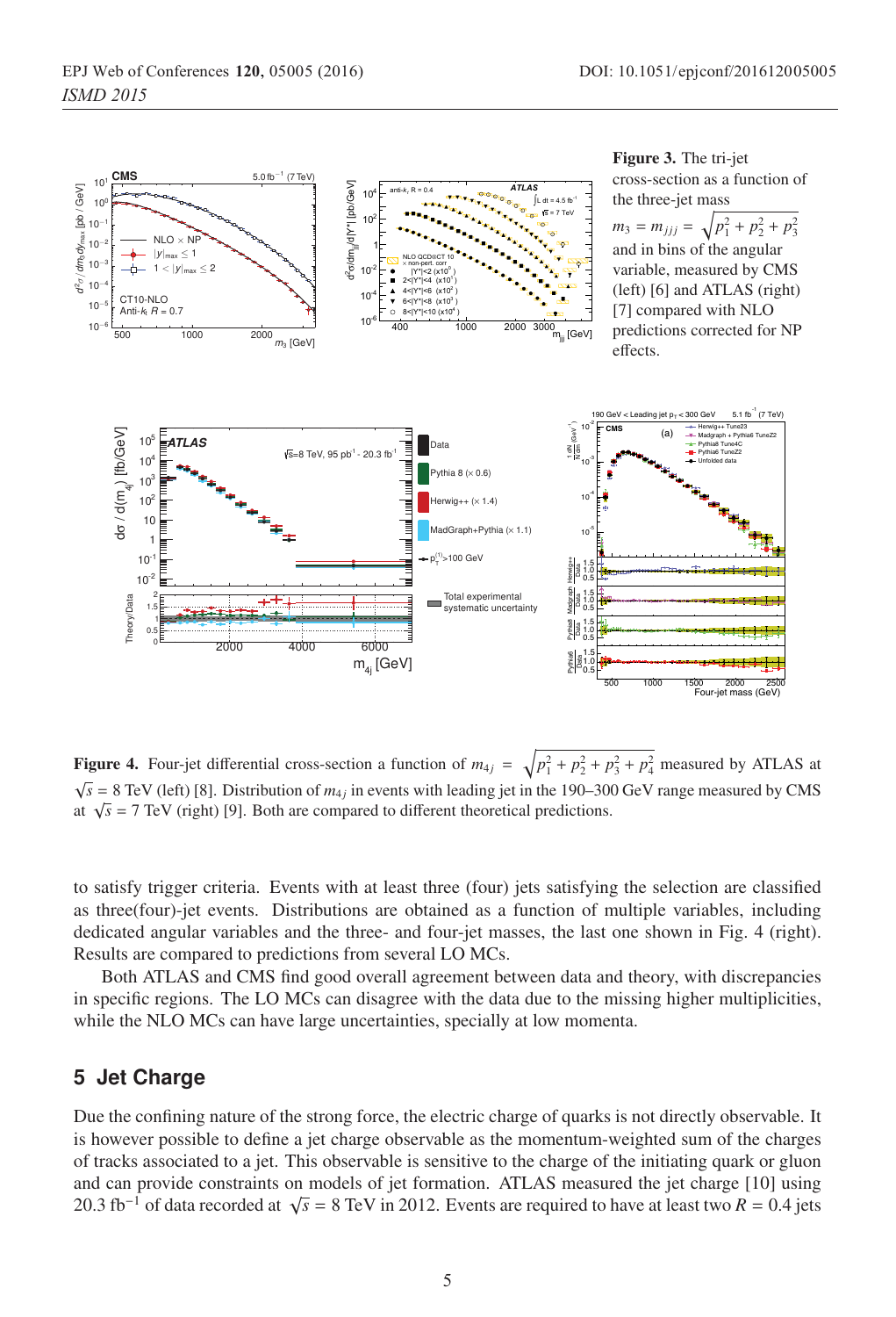

Figure 5. The average jet charge in units of positron charge measured by ATLAS as a function of jet  $p<sub>T</sub>$ , for  $\kappa = 0.3, 0.5, 0.7$  and for the most central jets, using the CT10 PDF set. (left) [10]. The TEEC distribution measured by ATLAS data with comparisons to MC expectations.(right) [11].

with  $p_T > 50$  GeV in the central region, (|y| < 2.1), and only the two leading jets are considered for the jet charge measurement. To select di-jet topologies, the two leading jets must have  $p_{T,1}/p_{T,2}$  < 1.5. The jet with the smallest (largest)  $|\eta|$  is classified as the most central (most forward) jet. The jet charge *Q<sub>J</sub>* of a jet *J* is calculated using a transverse-momentum weighting,  $Q_J = (1/p_{T,J}^k) \sum_i q_i p_{T,i}^k$ , where *i* runs over all tracks associated to jet *J*,  $p_{T,i}$  is the transverse momentum of track *i* with associated charge  $q_i$ ,  $p_{T,J}$  is the transverse momentum of the jet and  $\kappa$  is a free regularisation parameter (values of 0.3, 0.5 and 0.7 are used) that controls the sensitivity to soft radiation. The average of the jet charge distribution is shown in Fig. 5 (left) compared to several MCs. The calculations are generally about 10% below the data, possibly due to fragmentation modeling. The jet charge increases with jet  $p<sub>T</sub>$ , which is expected to happen due to the increase in up-flavour jets.

# **6 Transverse Energy-energy Correlations**

The transverse energy-energy correlation (TEEC) [35] is an event shape proposed for the study of hadronic collisions. that exhibits a quadratic dependence on the strong coupling constant. The TEEC distribution is obtained by calculating the cosines of the angles in the transverse plane between all possible pairs of jets in each event,  $\phi_{ij}$ . Every pair  $(i, j)$  represents an entry in the distribution, which is then weighted with the normalised product of the transverse energies. ATLAS measured the TEEC [11] using 158 pb<sup>-1</sup> of data recorded at  $\sqrt{s}$  = 7 TeV in 2011. The event selection requires at least two  $R = 0.4$  jets with  $p_T > 50$  GeV and  $|\eta| < 2.5$ , as well as  $p_{T,1} + p_{T,2} > 500$  GeV. The comparison of the measured TEEC spectrum to the MC predictions is shown in Fig. 5 (right). The description of the TEEC is good in the back-to-back region cos  $\phi \approx -1$  for both PyTHIA 6 and Alpgen+Herwig. Differences up to 10% are observed in the central part, while the region of small angles shows differences as large as about 15%. The description by HERWIG++ is poorer. The  $\alpha_s(m_Z^2)$ value is extracted by performing a  $\chi^2$  fit of theoretical predictions to the TEEC data. The theoretical predictions are provided by NLO pQCD with NP corrections. This yields  $\alpha_s = 0.1173 \pm 0.0010$  (exp.)  $_{-0.0020}^{+0.0063}$  (scale)  $\pm$  0.0017 (PDF)  $\pm$  0.0002 (NP corrections), where the uncertainties are experimental, from the scale choice, the choice of PDFs and the NP corrections, respectively.

# **7 Conclusions**

Multi-jet production in pp collisions was extensively studied by the ATLAS and CMS collaborations at centre-of-mass energies of 7 and 8 TeV during Run 1 of the LHC . Studies presented include hadronic